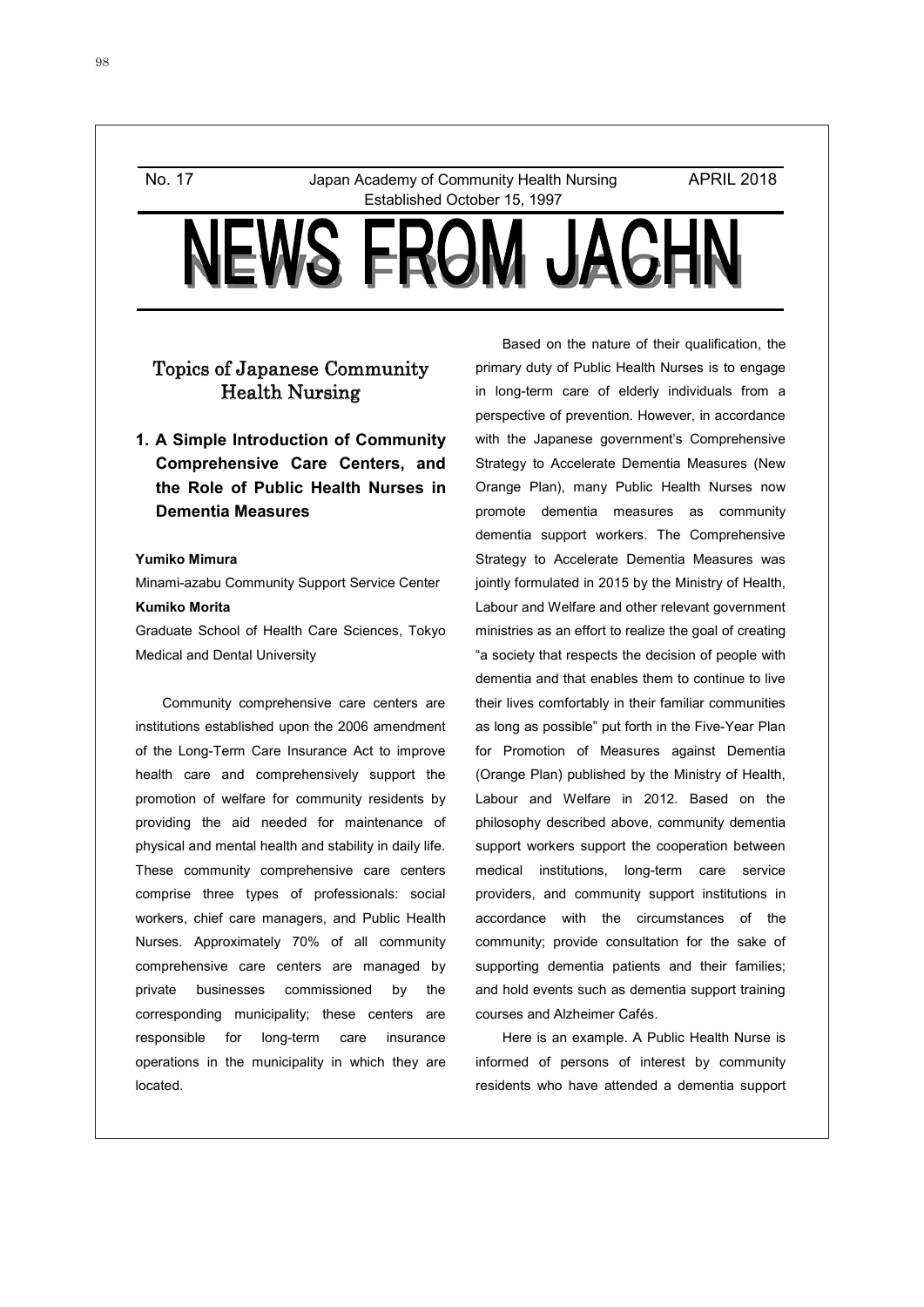training course. The Public Health Nurse visits the house and realizes that the persons of interest are an elderly couple living by themselves. Both of them boast of being in good health and not needing to go to the doctor. However, for the last six months, the wife has been buying the same thing every time she goes shopping. The husband's nutrition is poor; he is very thin. When they show the Public Health Nurse around their home, there are half-rotten vegetables piled around the stove. The Public Health Nurse, who is also a specialist in community dementia care, makes arrangements for the elderly couple to receive a visit from an early dementia intensive support team, who will guide the couple to examination at a medical center for dementia and related disorders. At the same time, the Public Health Nurse also invites the couple to the community salon for persons with dementia, interviews them about their daily lives, and recommends the use of long-term care insurance service to them if necessary in order to allow them to live their lives as they wish. Although things do not often go so smoothly, Public Health Nurses go about their duties every day in the hope of achieving the sort of outcome described above.

## **2. Issues and Views of Pediatric Homevisit Nursing in Japan**

#### **Yumi Sakagami**

School of Nursing, Mukogawa Women's University

In Japan, advances in medicine have led to increased survival rates for pre-term infants and those born with congenital impairments and improved the prognosis for children with chronic diseases and cancer. Currently, the number of children with complex and continuing health care needs has been rapidly increasing in the

community. It is estimated that the number of such children is approximately 17,000. Some of these children depend on complex medical technologies such as mechanical ventilation and gastrostomy, renal dialysis or intravenous drug therapies, for their survival.

Children are constantly growing, progressing, and changing. Consequently, pediatric home medical care differs from adult care in that it must support the changes in the children's life stages as well as their development and progress. Therefore, people with a wide variety of occupations in each field of medical, welfare, education, healthcare and administration need to work as a team in the community to support home care. In such a community team, home-visit nurse is an important position to support children and their families.

Home-visit nursing agencies first opened in 1992. Currently, the number of agencies has reached 8484 (as of April 2016). Today, home-visit nursing services are covered mainly by long-term care insurance (approximately 70%); and the remainder is covered by medical insurance. Pediatric home-visit nursing services are covered by medical insurance. Currently, the number of children (0-9 years old) with medical complexity receiving home-visit nursing has increased by 9.5 times compared to such visits in 2001. However, the number of home-visit nursing agencies with children's populations under the age of 18 are less than half of all agencies. Home-visit nursing agencies in a pediatric home medical care system are not enough. In order to enhance home-visit nursing services, it is important to promote the securing and training of human resources who practice home-visit nursing for children.

Home-visit nursing is required to provide support according to the growth of the child and lifestyle of the family, and enhance collaboration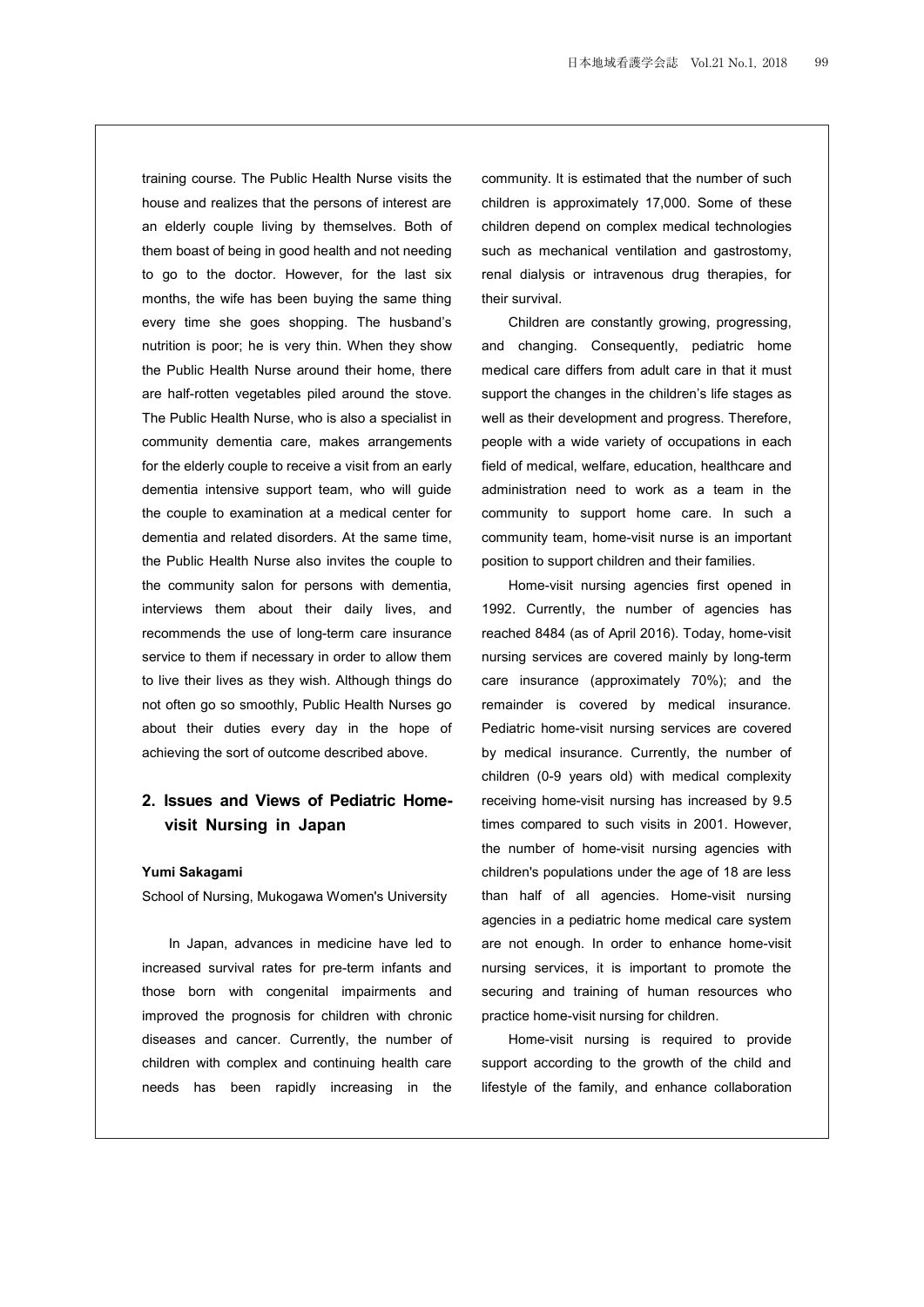between medical, welfare, education, healthcare and administration. In Japan, the most pressing need of children receiving home medical care and their families is to be able to receive more respite care (short-term admission to care facility and daytime temporary support) services. However, there are not sufficient numbers of facilities that provide such respite care service. Long-term home-visit nursing was provided reimbursement from the government of Japan. Long-term home-visit nursing is expected to become an important role as one resource of respite care.

All children have a right to education. However, the guardians of highly medically-dependent children may be required to attend schools with their children. Currently, there is a new kind of support, whereby the home-visit nurse visits children's schools on behalf of their parents and practices nursing for children. Home-visit nurses are required to share information and collaborate with the school teacher. Expanding the role of home-visit nursing services is an urgent issue, not only for the happiness of children, but also so that families can lead full lives.

# **3. Learning and Future Perspectives of the Course of Public Health Nurse Training of the Graduate School**

#### **Ikumi Wayama**

Tohoku University Graduate School of Medicine

The Tohoku University Graduate School of Medicine Public Health Nurse Training Course incorporates a curriculum to develop Public Health Nurses who are capable of multifaceted understanding of individuals, families, and local communities. One of the characteristics of this curriculum is the approximately 1 year of practical

training in public administration, business, and education. The majority of this practical training takes place in public administration, where I had the opportunity to engage deeply with a single community or was continuously involved in individual cases, enabling me to conduct practical training in a deliberate manner. I also had the chance to take joy in building trusting relationships over time with Public Health Nurses, other staff, and residents, thereby enriching my learning experience.

Students in the graduate school can also conduct research in their areas of interest as they undergo practical training. I researched drinking problems among university student groups. Through my research, I was able to understand the true states of people who need support. I was also able to learn more deeply about the importance of working on problem-solving with these types of people from the perspective of a Public Health Nurse.

I also appreciate what an incredibly valuable experience it was to have the chance to participate in academic conferences while I was a graduate student. When presenting posters, I felt that I had the chance to utilize the skills I had cultivated in graduate school lectures and practical training conferences up to that point: namely, how to present material in an easy-to-understand manner, and how to give oral explanations. At the academic conference, five students including me in the Tohoku University Graduate School of Medicine Public Health Nurse Training Course held a workshop with the aim of building a network of graduate students enrolled in courses for obtaining public health nursing licenses: the workshop was attended by graduate students from multiple universities. I feel that this network will be useful in my work as a Public Health Nurse. I will always cherish this network, along with the personal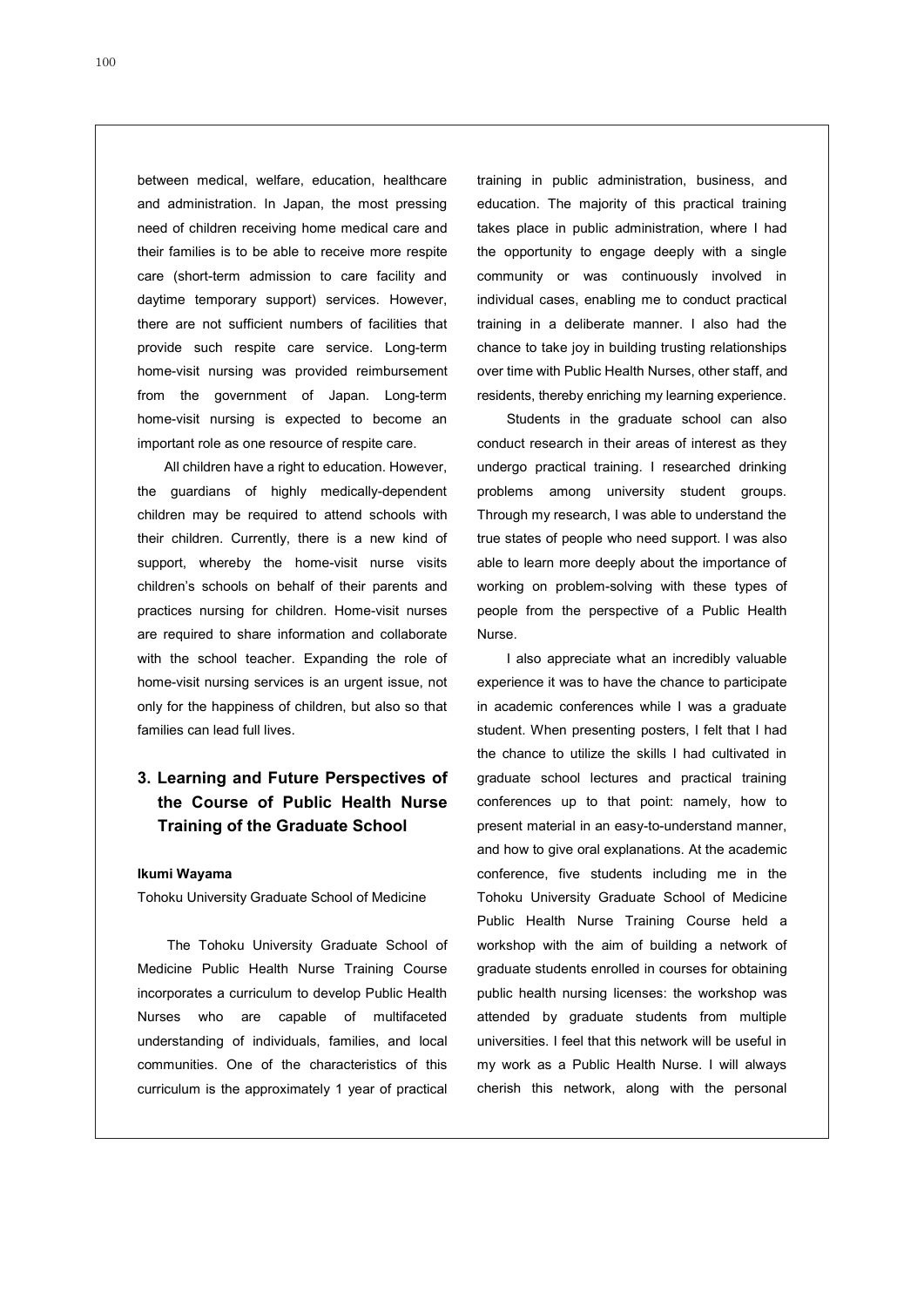connections I have made through my practical training and research. In graduate school, it is necessary to take things on independently in all sorts of situations. I had experienced many things passively, so I struggled quite a bit. However, I think I was able to accomplish what I did because I was surrounded by people who also wanted to be Public Health Nurses. I'm glad that I was able to have firsthand experience of encountering difficulties I couldn't have overcome alone and succeeding thanks to the presence of others.

Going forward, as the needs of residents are predicted to become more diverse and complex, I intend to continue my efforts as a Public Health Nurse while also searching for support methods that will help residents to lead better lives. I intend to use what I learned in graduate school in various fields in the future, with never-ending gratitude to the professors who taught me and to the senior students, classmates, and junior students who supported me; and with the attitude with which I and my classmates studied and researched together for two years as the inaugural class of the Tohoku University Graduate School of Medicine Public Health Nurse Training Course.

## **4. On Training New Nursing School Graduates to be Home-Visit Nurses**

#### **Ai Kobayashi**

School of Nursing, Kobe Women's University

In Japan, meeting the need for home-visit nurses has become an urgent issue as the demand for community-based home care is expected to increase significantly in the future. To resolve this issue, in their 2009 10-Year Strategy for Home-Visit Nursing Care and 2014 Home-Visit Nursing Action Plan for 2025, the Japanese Nursing Association,

the Japan Visiting Nurse Foundation and the National Association for Home-Visit Nursing Care have advocated for the training of new nursing school graduates with no clinical experience as home-visit nurses. Behind this recommendation, there is the common belief that it is difficult for new graduate nurses to work as home-visit nurses, given that the job typically involves visiting patients' homes, usually alone, and determining, implementing and evaluating care. Even if some nurse students wished, they conventionally have been required to have 3-5 years or more of clinical experience to be hired as a home-visit nurse.

Because, in general, basic nursing education in Japan provides limited opportunities for students to practice their nursing skills with patients, they acquire most of their skills as they accumulate practice in clinical settings after obtaining their nursing license and starting to work. As a result, new graduates tend to worry that if they were to start working at a visiting nurse agency straightaway, they may not acquire all the skills they need for a nursing career. In addition, one also hears from visiting nurse agencies, the employers, that the operational burden of hiring new graduates, who need to be trained before they can be effective workers, is significant, and that they don't have the necessary human resources or time to spare for training. In an attempt to address this situation, regional organizations, such as nursing schools, visiting nurse agencies, hospitals and the Visiting Nurse Agency Association, have begun trying to create new graduate training programs. To eliminate the anxiety of nursing students and employer issues associated with training new graduates, it is essential to organize a system for training in which all the relevant parties work together, including visiting nurse agencies, teaching hospitals, nursing schools and municipalities.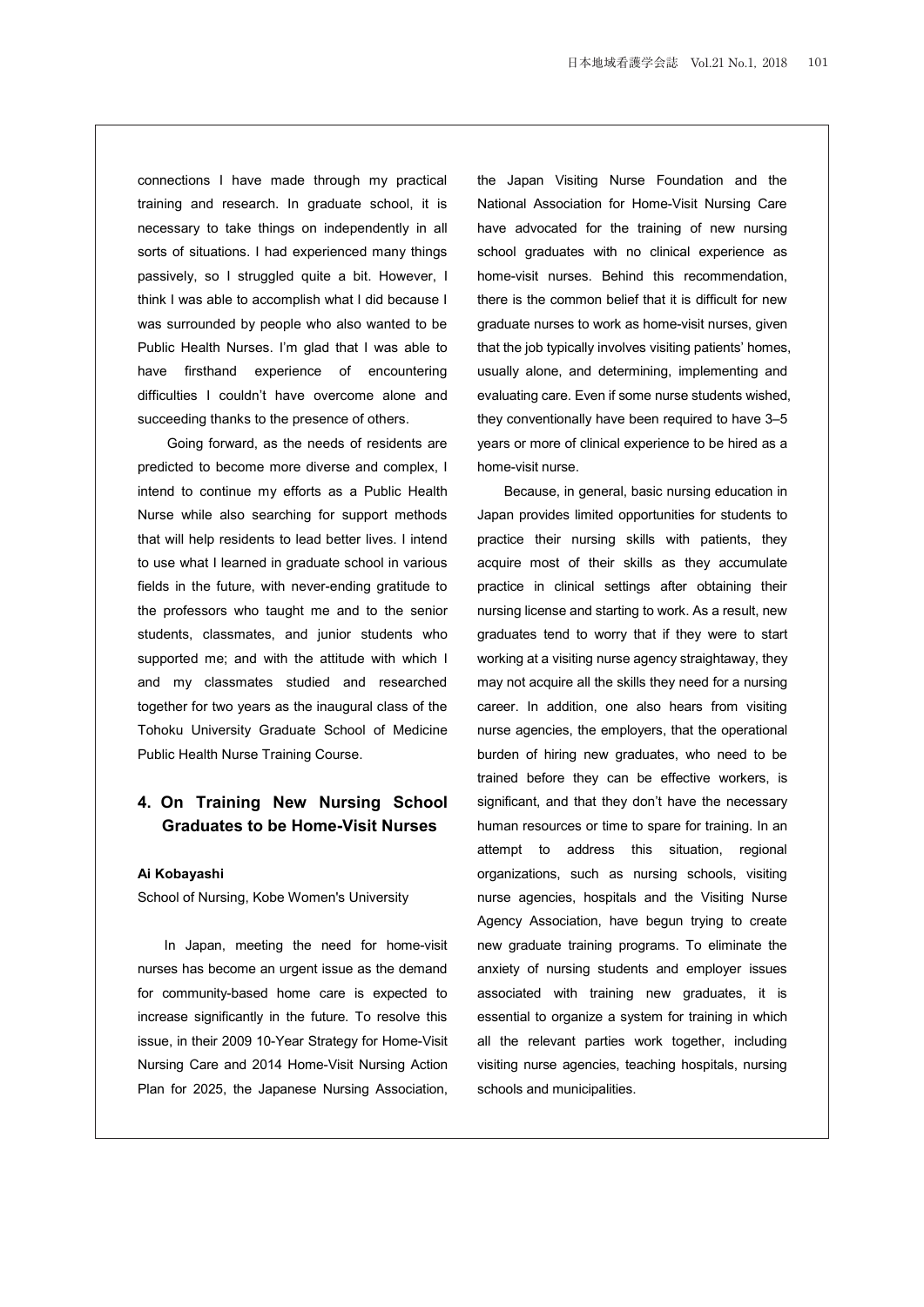Training new nursing graduates has more than just downsides. Besides increasing the number of home-visit nurses available, doesn't it also contribute to enhancing the educational capability of home-visit nursing care industry overall? At the agency level, staff can benefit from the opportunities for reflection they get as they verbalize nursing practices while training new graduates. Furthermore, the organization can profit from the opportunity to re-examine its systems for training and sharing information. In any case, it's likely that a national training program will eventually be established for the industry. As the variety of strategies for the training of new graduates expands, the kinds of innovations that arise will be something to look forward to.

# TNMC & WANS International Nursing Research Conference 2017 in Bangkok, Thailand

#### **1. Overview**

TNMC & WANS International Nursing Research Conference 2017 Bangkok, Thailand on 20-22, October, 2017

#### **Ayumi Kono**

Department of Home Health Care Nursing, Osaka City University

TNMC (the Thailand Nursing and Midwifery Council) & WANS (the World Academy of Nursing Academy of Nursing Science) International Nursing Research Conference 2017 was conducted in Bangkok, Thailand, on 20-22 October 2017. The main theme of the conference was "Culture, Co-creation and Collaboration for Global Health" and nursing academic scientists, researchers and research scholars from worldwide gathered to foster international collaboration and networking in nursing research to improve global health outcomes. A lot of nursing scholars from Japan, including members of the Japan Academy of Community Health Nursing participated in the conference and JACHN is a member of the WANS. They had more than 600 oral or poster presentations, which included approximately 200 presentations from Japanese participants. Participants exchanged and shared their experiences and research results on all aspects of global health and nursing innovations. Moreover, they provided several forums to discuss the issues and trends of nursing related to global health, especially our academy member, Prof. Hiroko Nagae (Tokyo Women's Medical University) and her colleague introduced presentations regarding community-based care to support end-of life care in the forum on "elderly care in Japan".

### **2. Brief Reports of Participants**

#### **Yoko Tanaka**

Graduate School of Nursing, Osaka City University

#### 1) Public Health Nurse (Thailand)

In Thailand there is no Public Health Nurse qualification. After graduating from the 4th Faculty of nursing university, those who complete the nursing graduate course work as Public Health Nurses or work in government. Nurses working in the community are called community health nurses.

In 1984, Doctor of Public Health (Public Health Nursing)was the first established doctoral education Program at the Faculty of Public Health, Mahidol University. In 1990, the first doctoral degree in nursing was established as a collaborative program between four major universities (Mahidol University, Chiang Mai University, Khon Kaen University and Prince of Songkla University) led by Associate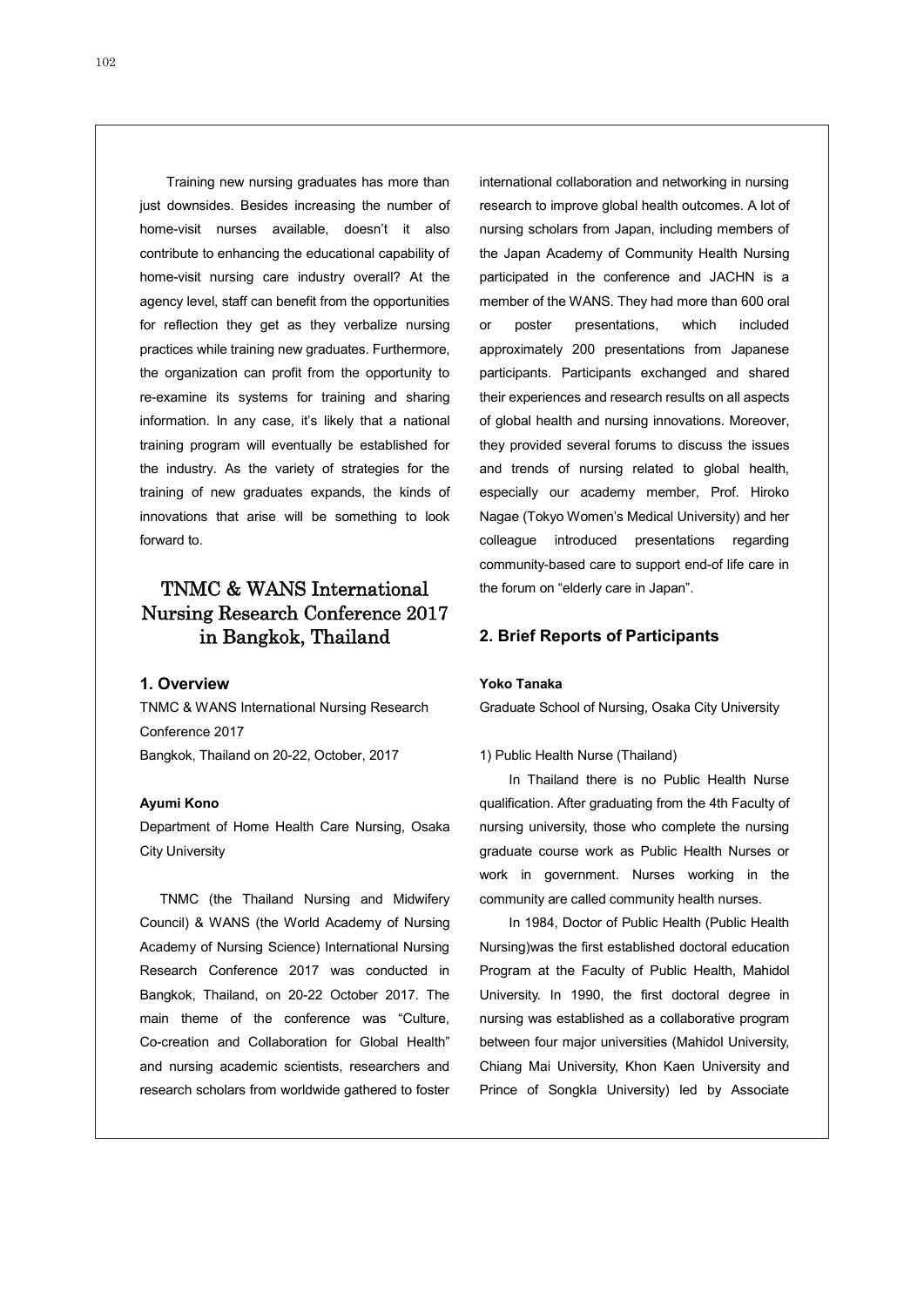Professor Dr. Tassana Boontong, Associate Dean, Faculty of Nursing, Mahidol University. Fifty eight Doctor of Nursing Science degrees (DNS) have been conferred under this program.

#### 2) Teenage Pregnancy

Teenage pregnancies. Dr.Siriporn, Ms.Beena (UNICEF, Thailand), Dr.Warisa (Intarnational Health Policy Program, Ministry of Public Health, Thailand) introduced a very interesting theme for Special Issues. Thailand has seen a rise in pregnancy rates among teenagers. In the background of teenage pregnancy in Thailand are problems such as drugs and homelessness. Meanwhile, Thai Health Promotion Foundation is running a project called "Prevention and Dealing with Teenage Pregnancy at Provincial Level". In applying 10 of UK's strategy, 9 missions were introduced. The 9 missions consisted of: 1) development of integration mechanism, 2) parents' skill on talking about sexuality with kids, 3) comprehensive sexuality education, 4) analysis of adolescent targeted groups, 5) campaign of adolescent sexual health and birth control, 6) youthfriendly sexual health services, 7) health service system connection, 8) establishing a creative platform for adolescents, and 9) development of data system/mentoring/evaluation for capacity building. It is a 3-year project (2015-2018) in which 19 provinces are participating. This project is promoted through collaboration between UNICEF and Dr. Siriporn. Dr Siriporn reported that it is necessary to prepare the environment (legislation, measure, policies, interventions, services) to support teen pregnancy.

## **Takahiro Inoue**

Faculty of Nursing, Kwassui Women's University

The Thailand Nursing and Midwifery Council (TMNC) and the World Academy of Nursing Science (WANS) were held from 20 to 22 October 2017 in Bangkok, the capital city of the Kingdom of Thailand. It had been over a year since Thailand's beloved King Bhumibol Adulyadej passed away at the age of 88, and the five-day- long royal funeral ceremony was about to start. Big altars were seen everywhere in the city and also at the conference site, and each of them was decorated with yellow marigold flowers. Participants were requested to dress in black for the conference and during the stay in Thailand in order to show their sympathy. I was deeply impressed by how Thai people showed their respect and offered condolences to the late King.

Of the keynote speeches I attended, the one interested me the most was entitled "Global Health: Lessons Learned from MDGs to SDGs". The Millennium Development Goals (MDGs) were the eight international development goals with measurable targets and clear deadlines for improving the lives of the world's poorest people by 2015. The Sustainable Development Goals (SDGs) build on the success of the MDGs and aim to go further to end all forms of poverty. It was suggested that the rate of visiting hospital of children with suspected pneumonia is higher in urban areas than rural areas in Thailand, and that income disparity affects this rate. Access to clean and safe water is still difficult, and in some areas woman have to bring a bucket of water to the birth clinic when giving birth. This affects child and maternal mortality. I have learnt that we still have so much to do as a Nurse, Public Health Nurse or Midwife to achieve the goal for the next generation.

## **Keiko Ono**

Community & Home Health Nursing, Department of Nursing, Musashino University

I participated in the International Nursing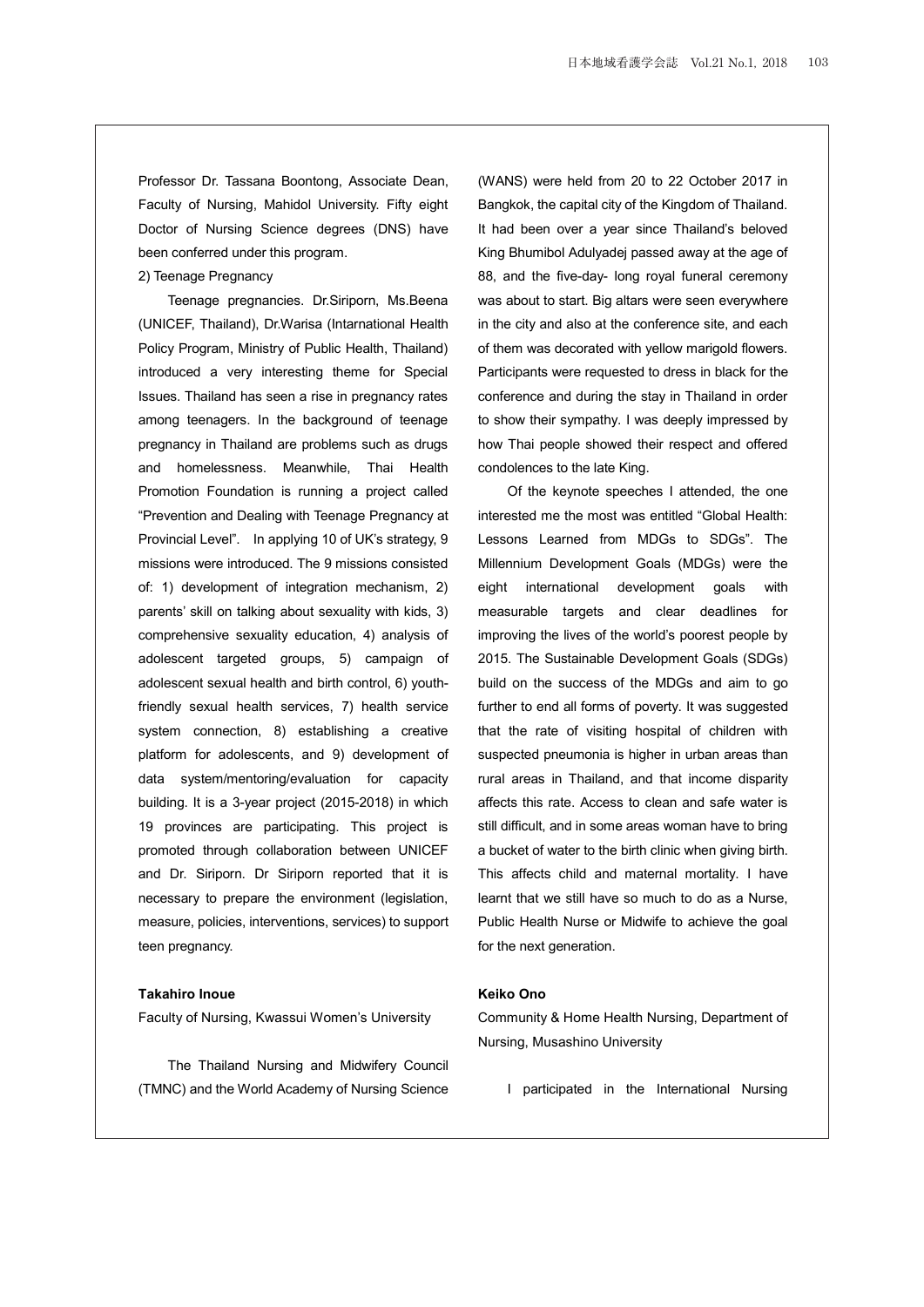Research Conference on "Culture, Co-creation and

Collaboration for Global Health," 20-22 October 2017. The conference was held at The Miracle Grand Convention Hotel, Bangkok, Thailand. The purpose of the three-day conference was to bring together international researchers and practitioners who are interested in all aspects of global health and nursing innovations. At first, the Mourning Ceremony in Remembrance of His Majesty the Late King Bhumibol Adulyadej was held before the Opening Ceremony. Afterward, impressive keynote speeches were presented. Next, there was Refreshment before lunch, including Exhibition & Poster presentation and snack time. At that time, I gave a poster presentation on "Utilizing the interRAI Assessment for Making Care Plans for the Elderly by Japanese Nursing Students" and discussed nursing education. Coincidentally, I met Thai Alumni friends from my PhD graduate school in the U.S. I was so glad to see my alumni friends again. I promised to meet them in the future to discuss our research and education. I expressed my sincere gratitude for the conference not only for updating advances in nursing research, practice, management, and education concerning global health issues, but also for contributing to fostering international collaboration, networking, and partnerships in nursing research in global health. The Day Three programs concerned special issues in research methods and their implications. I participated in the Mixed Methods Research. I thought it was interesting that the issues were same around the world. After the closing ceremony, I received an email declaring "You are the winner!" From a pool of evaluations through a mobile application, I was the winner of a lucky draw. I picked up my prize, a cute pouch, which reminds me of the conference where I enjoyed programs and met many friends.

# Committees for the 2017 to 2018 Fiscal Term

**List of Committee Members**(◎:Chair, ○:Co-chair)

| ◎ Masae Ueno     | Osaka Prefecture University                    |
|------------------|------------------------------------------------|
| Mitsuko Kitayama | Gifu College of Nursing                        |
| Mikako Arakida   | International University of Health and Welfare |
| Hisako Izumi     | Kobe University                                |
| Akiko Ozaki      | <b>Tohoku University</b>                       |
| Tomoko Kamei     | St. Luke's International University            |
| Yoshiko Kudo     | Health Sciences University of Hokkaido         |
| Yumi Sato        | <b>Gunma University</b>                        |
| Chikage Tsuzuki  | Kobe City College of Nursing                   |
| Satoko Nagata    | Keio University                                |
| Mariko Nishijima | <b>Ehime University</b>                        |
| Teruko Yoshimoto | Chiba University                               |

2. Committee on Research Promotion

| Masako Kaneko<br>$\circ$ | <b>Keio University</b>          |
|--------------------------|---------------------------------|
| Junko Omori              | <b>Tohoku University</b>        |
| Yoshiko Ohno             | Josai International University. |
| Miki Sato                | Keio University                 |
| Yumi Sato                | <b>Gunma University</b>         |
| <b>Takae Morita</b>      | Yamaguchi University            |

3. Public Relations Committee

| ⊚ Chieko Ide  | Oita University           |
|---------------|---------------------------|
| Sugako Tamura | University of Toyama      |
| Tazuyo Shiga  | Oita University           |
| Mika Hasegawa | University of Fukui       |
| Kieko Yasuda  | Nagano College of Nursing |

4. Education Committee

| Sachiyo Murashima<br>◎ | Oita University of Nursing and Health |
|------------------------|---------------------------------------|
|                        | Sciences                              |
| Reiko Okamoto          | Osaka University                      |
| Kotomi Akahoshi        | Oita University of Nursing and Health |
|                        | Sciences                              |
| Tomoko Ando            | Chiba Institute of Science            |
| Miyuki Ishibashi       | Chiba University                      |